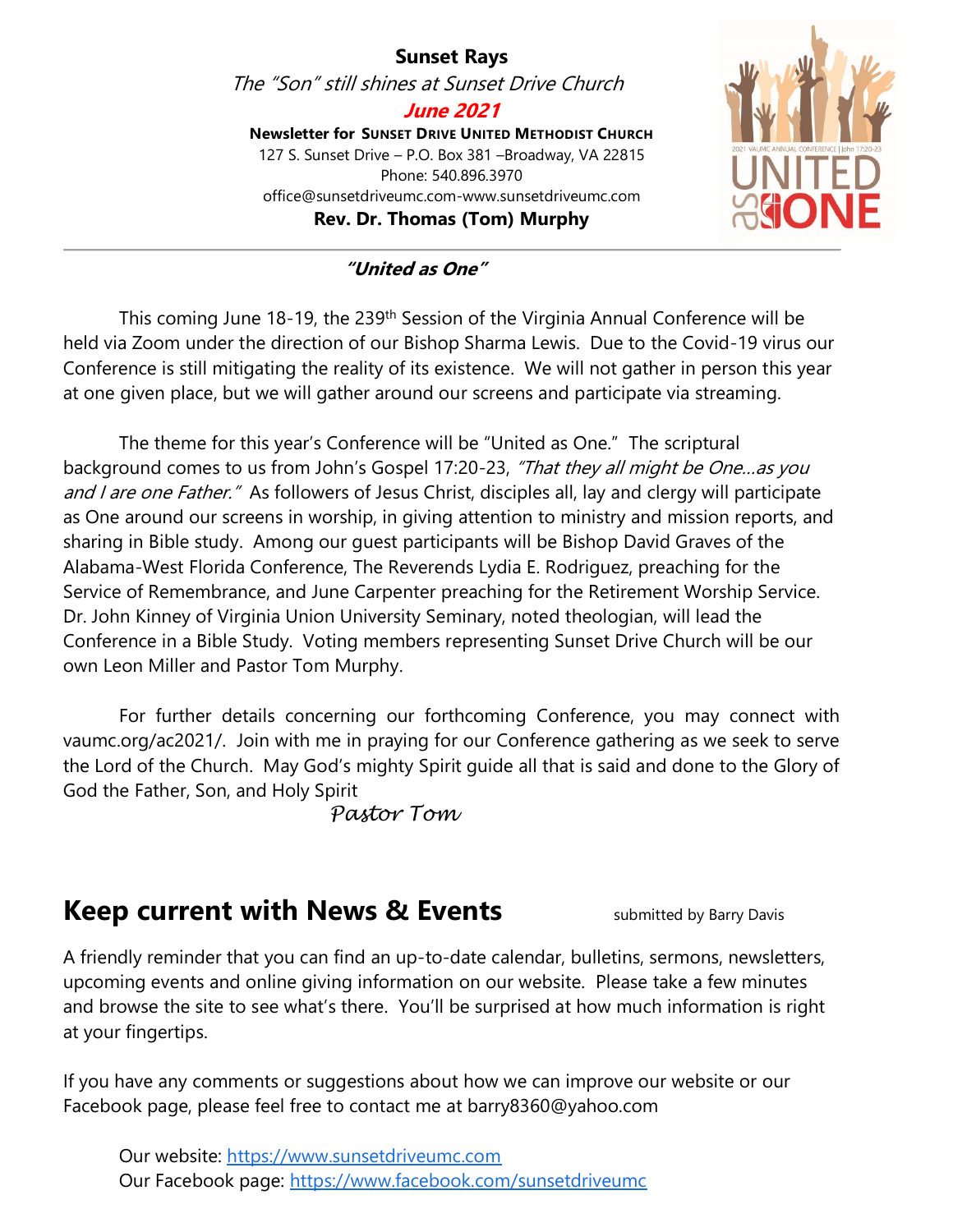It pleases me to announce that the Bishop has informed the Annual Conference that the following immediate steps may be taken in local churches:

- Fully vaccinated leaders may preach without masks
- Fully vaccinated persons may be unmasked indoors
- And outdoor settings
- Fully vaccinated persons my sing without a mask
- Indoors and in outdoor settings
- Distancing is still required for the time being

Our Church Health Committee has now been renamed "Post Recovery Group" or acronym PRG. We will continue to follow our Conference Office guidelines as we move forward in pandemic ministry. Bottom line: we are free to remove masks if Fully Vaccinated, or not, depending upon your wishes. NOW WE CAN RETURN TO CHURCH AND REJOIN THE FELLOWHIP OF ONE ANOTHER THAT WE HAVE MISSED FOR OVER A YEAR! Praise God who leads the Church and the joy of being together in discipleship ministry and worship! Hope to see YOU back in church to sing, pray, and to fellowship together.

#### **Upcoming Church Events**

• July 2021 Newsletter Deadline: Tuesday, June 22<sup>nd</sup>. Please have all information to church office.

# **Thank You**

 $\bullet$  I just want to say thank you so much to my Sunset Drive Church family for all the cards, phone calls, text messages and especially your prayers during my recent illness. I can't tell you how much your love and support means to me! I am doing much better than I was and I'm currently scheduled to have surgery again this Thursday, June 3rd, to have the kidney stone broken up since it is too large to pass on its own. Thank you again for your prayers! Shelia Proctor

# Upcoming<br>Events

#### **Congratulations**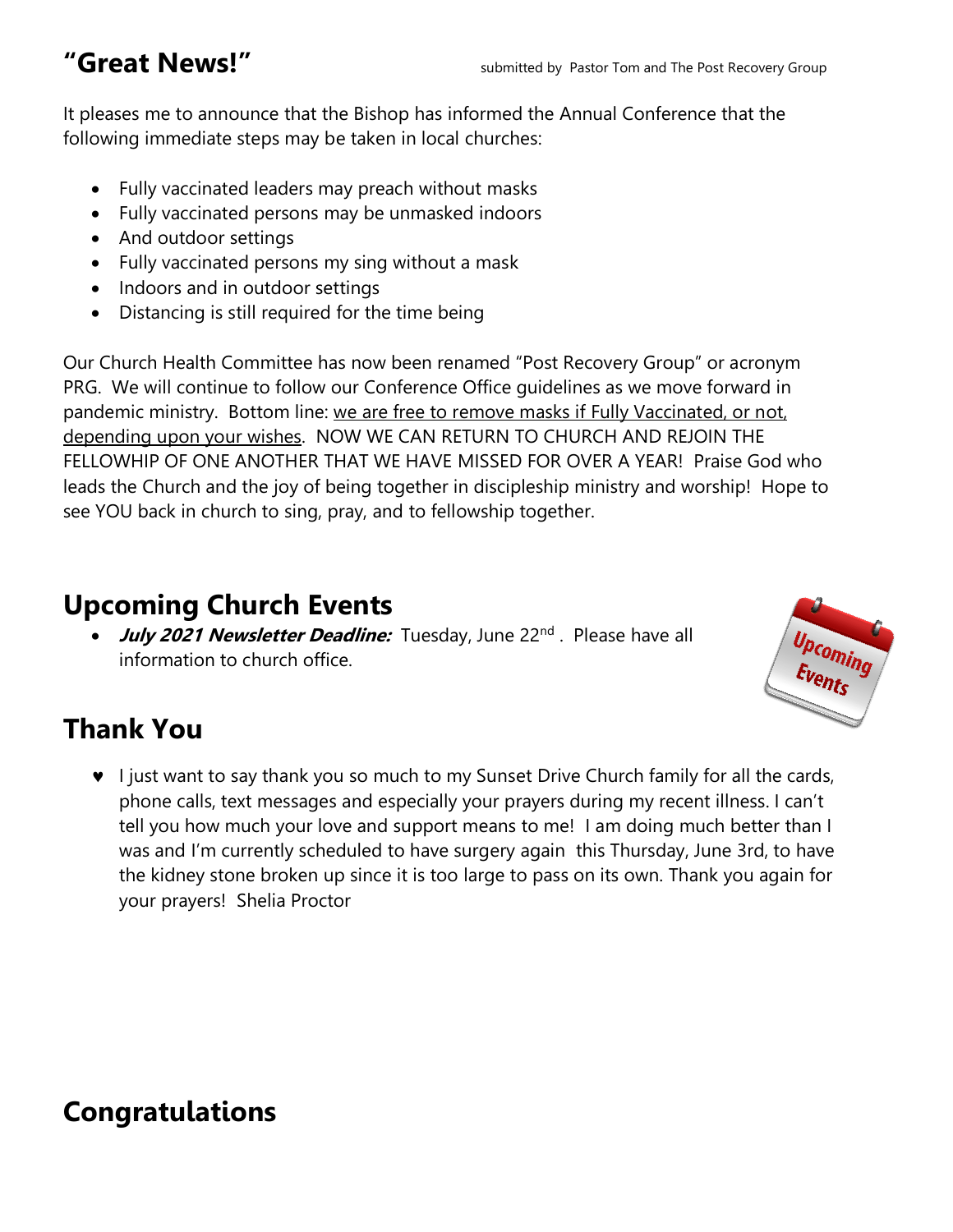**Congratulations** to **Lucas and Heidi Shoults** on the arrival of their daughter **Isla Mae Shoults**. Isla was born on Thursday, April 29<sup>th</sup>. We rejoice in this birth with the parents, grandparents Dave and Tammy Jordan, and great grandma Janet Wager.

# **In Sympathy**

**We extend Christian sympathy** and prayers to **The Glen Langston Family.**  Pastor Glen passed away on Sunday, May 2<sup>nd</sup>. He will be missed by his Sunset Drive family.

# **Sunday School** Submitted by Sandy Cupp

We are happy to announce that we are offering a Sunday School class **Sunday's from 9:00 – 9:40 a.m. in the fellowship hall**. This class is geared for adults, but youth are welcome as well. This class will continue throughout the summer. We will wear masks and practice social distancing.

We plan to return to our regular Sunday School program with classes for children, youth, and adults in September 2021. We are so excited to be studying God's word and sharing with one other during Sunday School!

### **Children's Church is Back** submitted by Sandy Cupp

Parents and children, **Children's Church is back at 10:00 a.m.** You can take your children ages 3- 11 to the fellowship hall before you go to the sanctuary for the 10:00 am worship service. Our Children's Church leaders will share scripture, a Bible story, and an activity that relates to the story. You can pick up your children after the service. Children will wear masks and practice social distancing. Again, we are delighted for the return of our Children's Church!

# **In Honor and In Memory for Father's Day**

We will be offering an "In Honor" and "In Memory" insert in the Father's Day bulletin. The cost is \$1 for each name listed and the funds will go to the UMM.

Forms and envelopes are available in the narthex (Please put cash or check with the form in the "Father's Day" envelopes located in the bulletin or narthex. Then place the envelope in the offering plate or put in Father's Day form box in narthex). Information **MUST** be turned into Church office **no later than Wednesday, June 16<sup>th</sup>.** Names will be listed in bulletin on Sunday, June 20<sup>th</sup>.





# **Updated shut- in addresses**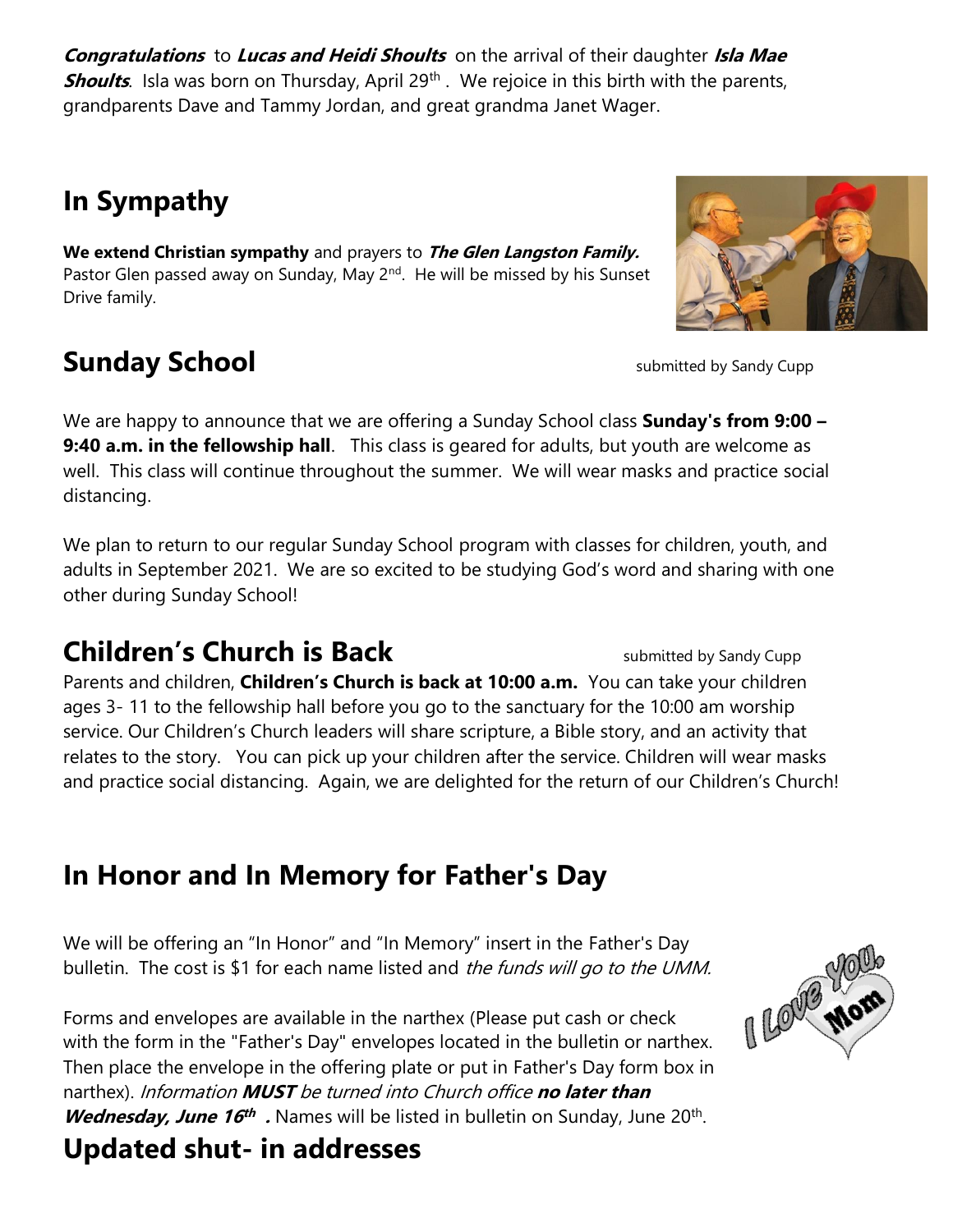Some of our shut- ins have moved. Here are their new addresses. They love to hear from their church family.

Jim Branner Shenandoah Place 50 Burkholder Lane New Market, VA 22844

JoAnn Milander Life Care of New Market 315 E. Lee Hwy. New Market, VA 22844

#### **Celebrating our High School and College Graduates**

submitted by Sandy Cupp

Graduation season is upon us! We plan to recognize our graduates in June. If you have a high school, college, or post college graduate this spring, please let us know. You can send info to Sandy Cupp at sandycupp@aol.com Info to include:

Graduate's name, parent's names, along with grandparent's names (if you choose), high school or college, future plans, and any other info that you would like to share. Also send a picture for us to include in the July newsletter and on screen during our Graduate Recognition Sunday.





**Happy Birthday June**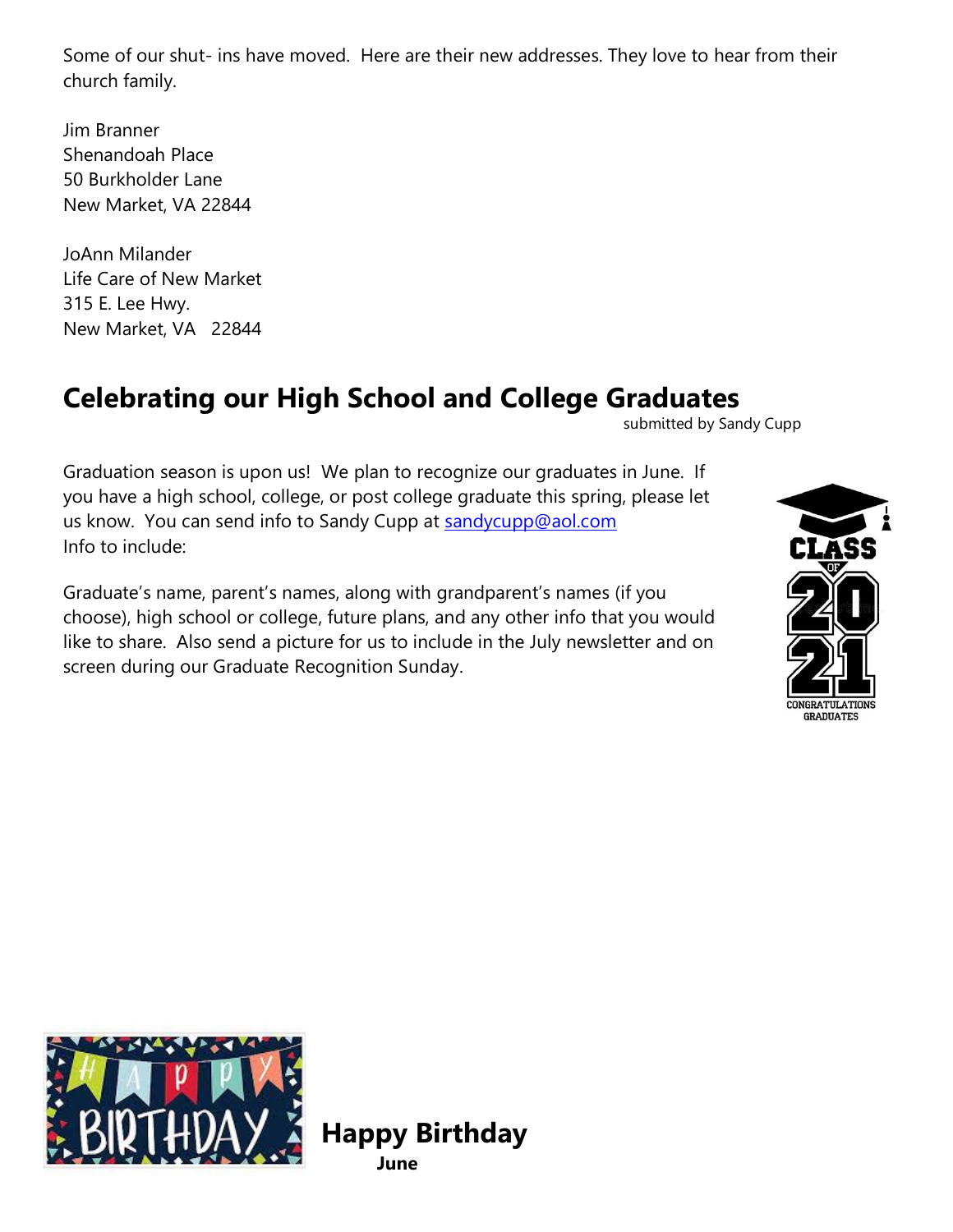- 1 Tim Proctor
- 2 Eric Hoover
- 3 Jessica Koeppen, George Dowrey
- 5 Mia Orebaugh
- 7 Aiden Bennett
- 10 Sheila Proctor, Rocky Fisher
- 11 Cecee Hawkins
- 15 Tom Boller
- 21 Maggie Roberts
- 22 Jean Dove
- 24 Lilah Deavers
- 26 Whit Grandle
- 27 Lacey Roberts, Dave Jordan
- 28 Virginia Ann Hulvey

#### **Happy Anniversary June**

- 7 Scott and Diann Harris
- 14 Alan and Ann Laughlin
- 16 C.W. and Peggy Grandle
- 19 Tim and Charlene Gilley, Steve and Judy Rhodes, Trent and Lori Turner
- 21 Sam and Christina Harris
- 22 Margaret and Beck Whitmore, Mark and Donica Hadley,
- 24 Travis and Ashleigh Fulk
- 26 Ed and Jacque Roach
- 29 Lowell and Dianne Fulk

#### **Happy Birthday July**